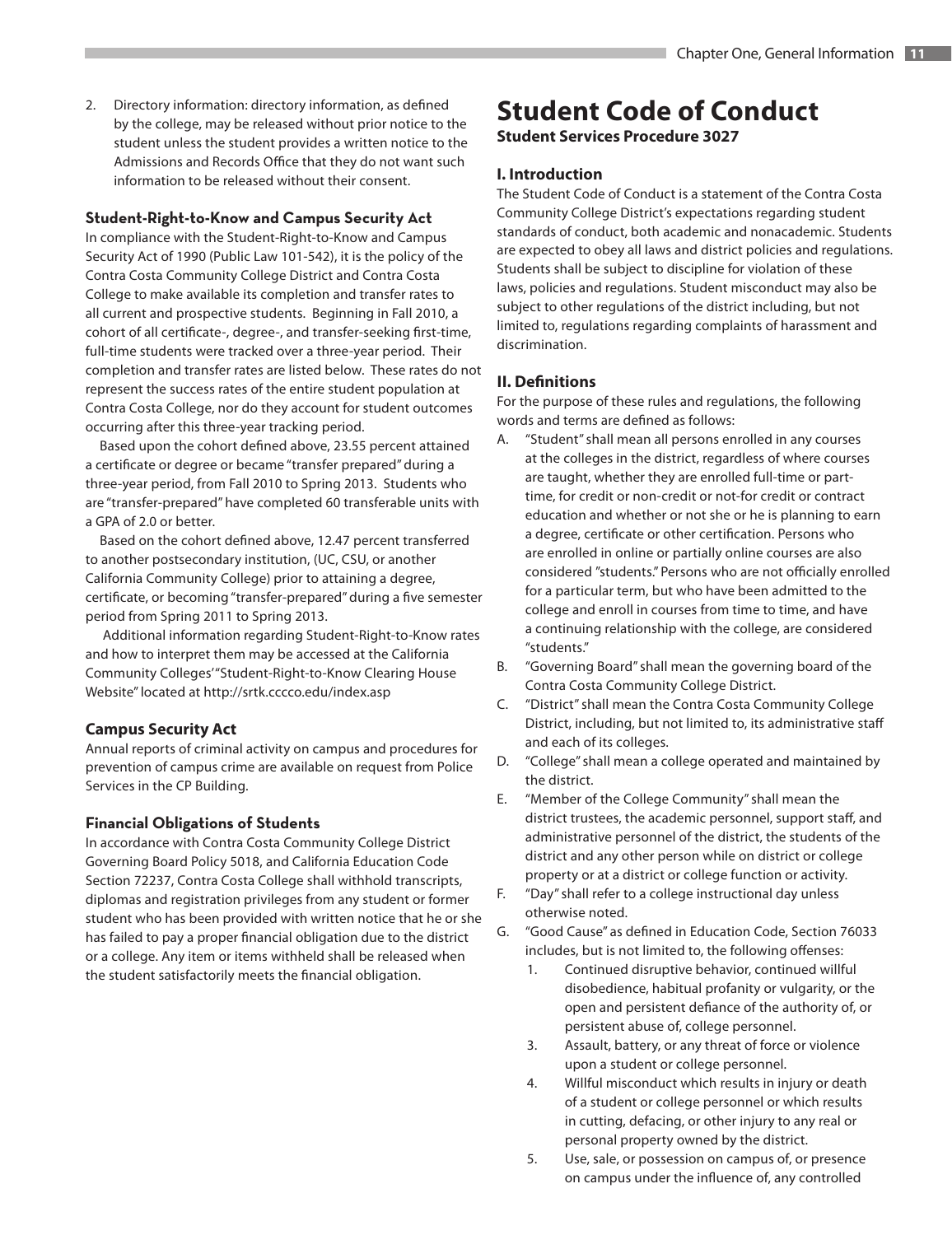substance or any poison classified as such by Schedule D in section 4160 of the Business and Professions Code.

- 6. Willful or persistent smoking in any area where smoking has been prohibited by law, by regulation of the governing board or by college policy.
- 7. Persistent serious misconduct where other means of correction have failed to bring about proper conduct. 8. Other behavior that may warrant disciplinary action.
- H. "Sexual harassment" is unwelcome conduct of a sexual nature, including, but not limited to, unwelcome sexual advances, requests for sexual favors and other verbal, nonverbal or physical conduct of a sexual nature.
- I. "Sexual violence" means any physical sexual acts perpetrated against a person's will or where a person is incapable of giving consent due to the victim's use of drugs or alcohol. An individual also may be unable to give consent due to minority or an intellectual or other disability. A number of different acts fall into the category of sexual violence, including rape, sexual assault, sexual battery, and sexual coercion. All such acts of sexual violence are forms of sexual harassment.
- J. "Complainant" shall mean any member of the college community (student, faculty or staff member) who submits a charge alleging that a student violated this code. A complainant who accuses a student of sexual harassment or sexual violence and who believes he or she is a victim of these prohibited actions will be guaranteed the same rights as the student accused, including the right to present witnesses and other evidence and to be accompanied by an advisor at a hearing, the right to be notified of the outcome of the complaint and the same appeal processes as are provided to the accused student. Complainants may not be entitled to know the exact level of discipline imposed due to privacy rights.
- K. "Preponderance of the evidence" standard means the greater weight of the evidence; i.e. it is more likely than not that misconduct occurred.
- L. "Hate violence" means any act of physical intimidation or physical harassment, physical force or physical violence, or the threat of physical force or physical violence, that is directed against any person or group of persons, or the property of any person or group of persons because of ethnicity, race, color, national origin, religion, sex, sexual orientation, gender identity expression, disability, or political or religious beliefs of that person or group.

# **III. Grounds for disciplinary action**

Students shall conduct themselves consistent with the Student Code of Conduct while on campus or participating off campus in online or partially online courses, or at college sponsored events or programs including, but not limited to, field trips, student conferences, debate competitions, athletic contests, clubsponsored events, and international study programs, regardless of location. Students shall also conduct themselves consistent with the Student Code of Conduct in any matter related to school activity or attendance. Students shall be suspended or

expelled only for good cause.The college may have an obligation to respond to student-on-student harassment that initially occurred off campus. If a student files a complaint with the college, regardless of where the conduct occurred, the college must process the complaint in accordance with its established procedures if the complaint relates to college activities. Because students often experience the continuing effects of off-campus harassment in the educational setting, colleges should consider the effects of off-campus conduct when evaluating whether the district has jurisdiction to process the complaint. The college should take steps to protect a student who was assaulted off campus from further harassment or retaliation from the perpetrator and his or her associates, if the district has jurisdiction over the matter.

Misconduct that constitutes grounds for disciplinary action includes, but is not limited to:

- 1. Acts of academic dishonesty including, but not limited to:
	- a. cheating defined as unauthorized copying or collaboration on a test or assignment, or the use, or attempted use of, unauthorized materials;
	- b. tampering defined as altering or interfering with evaluation instruments or documents;
	- c. fabrication defined as falsifying experimental data or results, inventing research or laboratory data or results for work not done, falsely claiming sources not used or fabricating, or falsifying documentation to try to change a course grade;
	- d. lying;
	- e. plagiarism defined as representing someone else's words, idea, artistry or data as one's own, including copying another person's work (including published and unpublished material, and material from the internet) without appropriate referencing, presenting someone else's opinions and theories as one's own, or working jointly on a project, then submitting it as one's own;
	- f. assisting others in an act of academic dishonesty, such as taking a test or doing an assignment for someone else, changing someone's grades or academic records, or inappropriately distributing exams to other students;
- 2. Other forms of dishonesty, such as lying, plagiarism, knowingly furnishing false information, or reporting a false emergency to any college official, faculty or staff member or office or to the district;
- 3. Forgery, alteration, misappropriation, or theft, misuse of any district or college document, record, key, electronic device, or identification including, but not limited to, unauthorized grade changes and forged signatures on official college forms;
- 4. Misrepresentation of oneself or of an organization to be an agent of the district;
- 5. Obstruction or disruption on or off district property of teaching or of the district's educational process, administrative process, disciplinary procedures, or other district functions and activities, on or off district property;
- 6. Disruptive or abusive behavior, such as verbal harassment, habitual profanity or vulgarity, physical abuse, hate violence,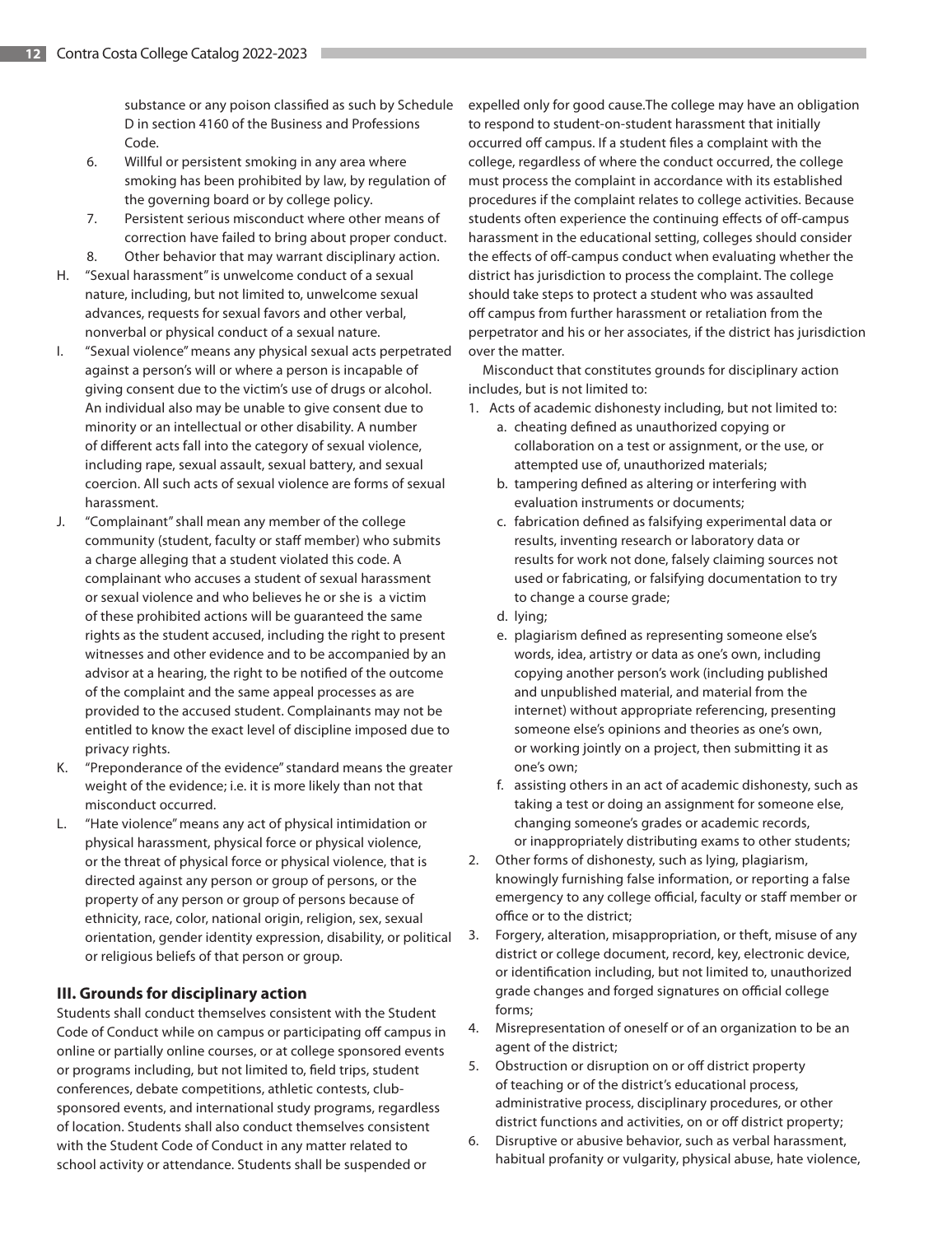intimidation, bullying, hazing, or stalking of any member of the college community. Harassment includes the infliction of psychological and/or emotional harm upon any member of the college community through any means, including but not limited to email, social media/networking, text messages and other technological forms of communication. When harassment, abuse, intimidation, and bullying are motivated by bias against students based on their actual or perceived race, ethnicity, color, national origin, sex, disability, sexual orientation, gender identity/expression, or political or religious beliefs, students found responsible for violating the code may receive enhanced sanctions;

- 7. Vandalism, graffiti or other willful misconduct which results in cutting, defacing, or other damages to any real or personal property owned by the district or a member of the college community;
- 8. Assault, battery, violence or threat of violence, or any willful misconduct which results in an injury or death of a student or district personnel or behavior that threatens the health and safety of any member of the college community;
- 9. Theft of district propert, or property in the possession of, or owned by, a member of the college community;
- 10. Violation of district or college policies or regulations including, but not limited to, those concerning the formation and registration of student organizations, the use of college facilities or the time, place, and manner of public expression or the distribution of leaflets, pamphlets or other materials;
- 11. Failure to comply with the directions of the district or college officials acting in the performance of their duties and/or failure to identify oneself to these persons when requested to do so;
- 12. The use, sale, distribution, or possession on campus of, or presence on campus under the influence of, any controlled substances or any poison classified as such by Schedule D section 4160 of the Business and Professions Code or other California laws on district property or at any district-sponsored event. Use of a prescription drug if the prescription was not issued to the student, or the distribution or sale of a prescription drug to a person to whom the prescription was not originally issued. Intentionally or recklessly inhaling or ingesting substances (e.g., nitrous oxide, glue, paint, etc.) that will alter a student's mental state is also prohibited. Possession of drug paraphernalia including, but not limited to, bongs or glass pipes. This regulation does not apply when the person named on the prescription possesses the drugs or narcotics or when the drugs or narcotics are permitted for, and are being used, in research, instruction, or analysis;
- 13. Possession, consumption, sale, distribution, or delivery of any alcoholic beverage in college buildings or on college grounds, or at college sponsored or supervised activities, regardless of their location, unless authorized by college officials;
- 14. Possession or use of explosives, dangerous chemicals or deadly weapons on district property or at a campus function, without prior authorization of the college president;
- 15. Engaging in lewd, indecent or obscene behavior on district-

owned or controlled property or at a district-sponsored or supervised function;

- 16. Rape, date rape, sexual harassment, sexual violence, sexual assault, or threat of an assault upon a student or member of the college community on district property, or at a college or district-sponsored or supervised function;
- 17. Unauthorized use of, or misuse of district property, including, but not limited to, unauthorized possession, duplication or use of district keys and/or unauthorized entry into, unauthorized use of, or misuse of district property;
- 18. Willful or persistent smoking in any area where smoking has been prohibited by law or by regulation of the governing board, or college policy;
- 19. Knowingly assisting another person in the commission of a violation of the Student Code of Conduct;
- 20. Misuse of computers and networks which includes, but is not limited to, utilizing an unauthorized account, password or campus network; interfering with normal computer operations; circumventing data protection schemes or uncovering security loopholes; or violating terms of the software agreements;
- 21. Willful disruption of the orderly operation of the campus;
- 22. Leading or inciting others to disrupt scheduled and/or normal authorized activities;
- 23. Obstruction of the free flow of pedestrian or vehicular traffic on college premises or at college sponsored or supervised events;
- 24. Unauthorized use of electronic or other devices to make an audio or video record of anyone while on college premises without their prior knowledge, or without their effective consent when such a recording is likely to cause injury or distress. This includes, but is not limited to, surreptitiously taking pictures of another person in a gym locker room or a restroom;
- 25. Any other cause identified as good cause by Education Code section 76033, not identified above; or any applicable Penal Code sections, or other applicable local, state or federal laws;
- 26. Any other ground constituting good cause.

Violation of parking laws, regulations or rules shall not be cause for the removal, suspension or expulsion of a student (Ed. Code § 76036).

Nothing in these procedures shall preclude a student with a disability from receiving appropriate accommodations as identified by Disability Support Services.

# **IV. Types of disciplinary action**

The following discipline may be imposed, individually or in various combinations, on any student found to have violated the Student Code of Conduct:

**WARNING:** A warning is a written or oral notice to the student that continuation or repetition of certain conduct may result in further disciplinary action.

**RESTITUTION:** Restitution is reimbursement by the student for damage to, loss of or misappropriation of property. Reimbursement may take the form of appropriate service by the student to repair property or otherwise compensate for damage.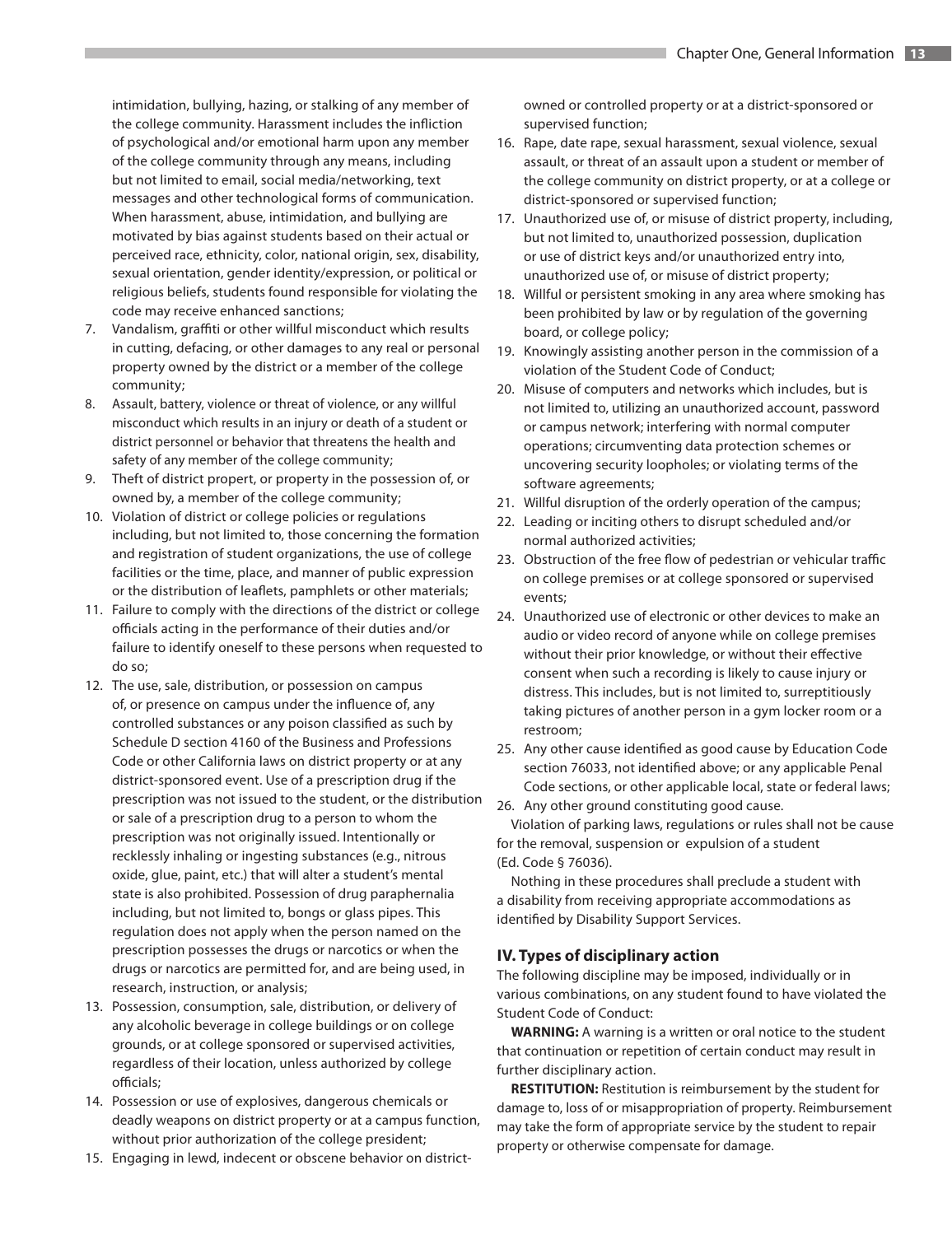**PROJECTS AND ASSIGNMENTS:** Projects and assignments may include educational projects, service to the college and other related discretionary assignments.

**DISCIPLINARY ACADEMIC ALERT:** Academic alert is a status imposed for a specific period of time in which a student must demonstrate that his or her conduct conforms to district standards of conduct as set forth in these regulations. Conditions may be imposed at the discretion of the district or the president's designee. Misconduct during the academic alert period or violation of any conditions of the academic alert may result in more serious disciplinary action, such as loss of privileges, suspension or expulsion.

**LOSS OF PRIVILEGES:** Loss of privileges is the denial of extracurricular activities or other special privileges for a designated period of time. Violation of any conditions or campus regulations during the period of sanction may result in far more serious disciplinary action, such as suspension or expulsion.

**REMOVAL:** Removal of a student from class by an instructor or with the assistance of police services, if necessary.

**SUSPENSION:** Suspension is a separation from the district for a designated period of time after which the student will be eligible to return. A suspension may consist of (a) a period of time from one or more classes for a period up to ten (10) days of instruction; (b) from one or more classes for the remainder of the school term; and (c) from all classes or activities of the college for one or more terms for up to three (3) years.

**EXPULSION:** Expulsion is the permanent termination of student status by the governing board for good cause when other means of correction fail to bring about proper conduct or when the presence of the student causes a continuing danger to the physical safety of the student or others. A student who is expelled is prohibited from participating in any college activities or programs and from entering district premises.

**REVOCATION OF DEGREE OR CERTIFICATION:** A degree or certificate awarded from the college may be revoked for fraud, misrepresentation, or other violation of college standards in obtaining a degree or certification or for other serious violations committed by a student prior to graduation.

#### **V. Reciprocity of sanctions**

During a period of suspension or expulsion, a student shall not be enrolled in any other college within the district. Disciplinary actions or sanctions shall apply to the student at all district colleges.

#### **VI. Conduct related to college**

After a hearing, the president's designee may impose an immediate suspension on a student when such action is required in order to protect property, safety and to ensure the maintenance of order on the campus or at a campus function. No student may be removed, suspended or expelled unless the conduct for which the student is disciplined is related to college activity or college attendance.

#### **VII. Record of disciplinary action**

In accordance with Education Code section 76220, community college districts shall establish, maintain and destroy student

records according to regulations adopted by the Board of Governors of the California Community Colleges. The president's designee will create a record of disciplinary actions, along with relevant supporting documents and evidence. Consistent with the Family Educational Rights and Privacy Act and District Student Services Procedure 3009, this record shall be maintained as a confidential student education record and may not be released without the permission of the student, except as permitted by law and policy. The student shall have a right to inspect the record and to challenge the contents. Disciplinary records shall be retained in a manner consistent with federal and state law and district policy, and may be destroyed in a manner consistent with District Administrative Procedure 1900.01. In accordance with Education Code section 76234, whenever there is included in any student record information concerning any disciplinary action taken by the college or district in connection with any alleged sexual assault or physical abuse or any conduct that threatens the health and safety of the alleged victim, the alleged victim of the sexual assault or physical abuse shall be informed within three (3) days of the results of any disciplinary action by the college and the results of any appeal, provided the student keeps this information confidential.

#### **VIII. Removal by instructor**

An instructor, for good cause, may remove a student from his or her class for the day of the removal and the next class meeting. (Ed. Code §§ 76032 and 76033)

A. Procedures before the removal:

- 1. The instructor shall notify the student of the instructor's consideration of the removal from class and the reasons for the proposed removal;
- 2. The instructor may remove the student from the classroom immediately. Under normal conditions, the instructor should permit the student an opportunity to present a rebuttal to the accusation or otherwise offer relevant comment on the proposed removal. There need be no delay between the time notice is given to the student and the time of such a review;
- 3. The instructor shall decide whether or not to proceed with the proposed removal after hearing the student's explanation and considering all of the information relative to the issue. There need be no delay between the time notice is given to the student and the removal;
- 4. The decision may be given to the student either orally or in writing;

5. The instructor's decision is final and may not be appealed. B. Procedures after the removal:

- 1. Immediately following the removal, the instructor must notify the college president or president's designee of the removal;
- 2. If the student removed is a minor, the college president or president's designee shall ask the parent or guardian of the student to attend a parent conference regarding the removal as soon as possible. If the instructor or the parent or guardian so requests, a college administrator shall attend the conference;
- 3. The instructor may request that the student meet with the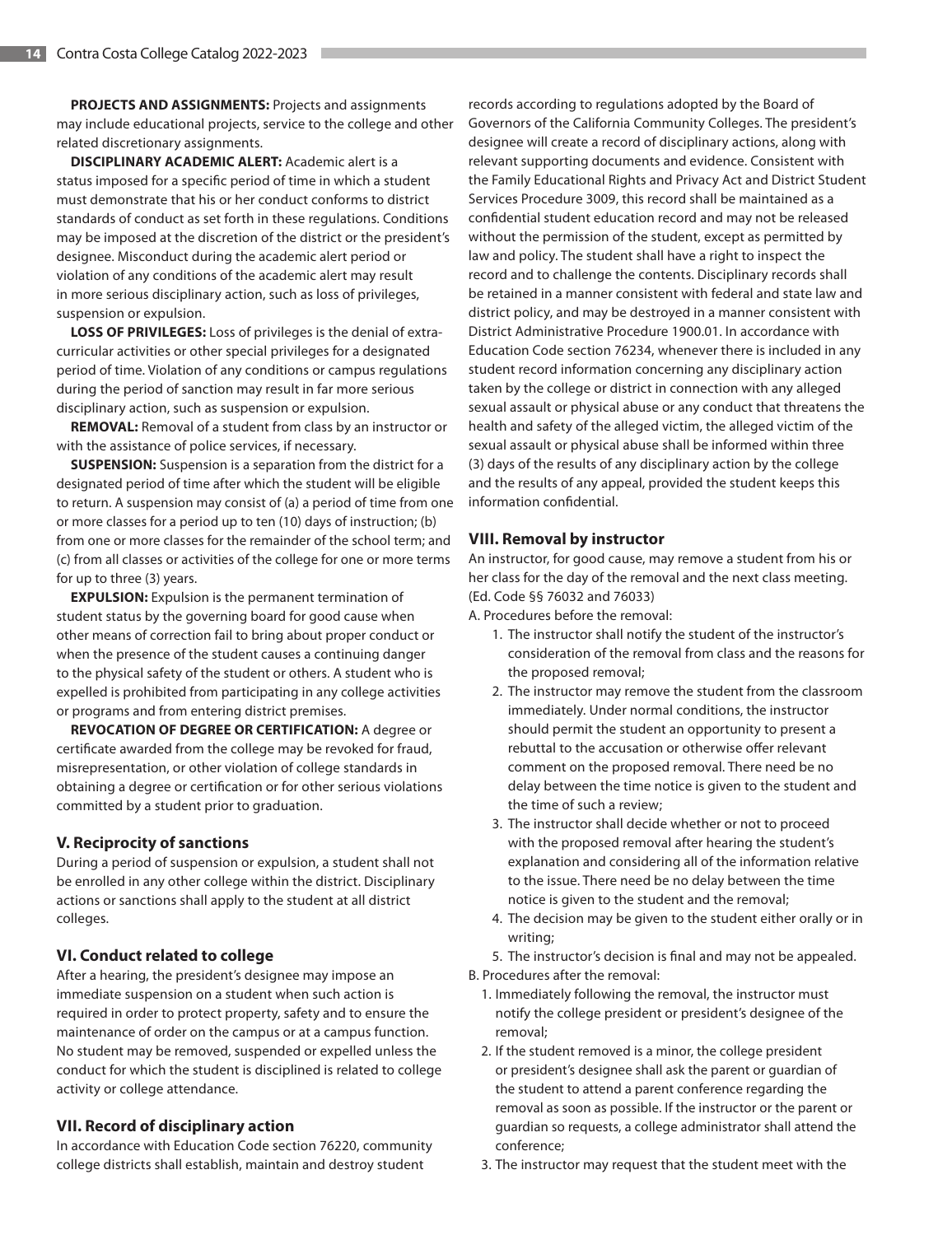college president or president's designee within three (3) days of removal, prior to returning to class;

- 4. During the period of removal, the student shall not be returned to the class without the concurrence of the instructor;
- 5. After the student returns to class, if there are additional incidents of disruption or other behavior constituting good cause, the faculty member will provide the necessary documentation to the president's designee so that more serious consequences, such as suspension from this particular class or from all classes for the rest of the semester, can be assigned.

## **IX. Preliminary procedures for suspension by president's designee**

The following procedures shall be taken before suspension except in the event that an emergency/interim suspension is made as set forth in Section XIV.

- A. Administration: The president's designee shall administer these procedures and take appropriate action, subject to the approval of the college president and the governing board if required herein or otherwise by law.
- B. Disciplinary action which may be imposed: The president's designee may suspend or impose a lesser sanction on a student. A suspension may consist of a period of time as follows:
	- 1. From one or more classes for a period up to ten (10) days of instruction;
	- 2. From one or more classes for the remainder of the school term;
	- 3. From all classes and activities of the college for one or more terms. A suspension shall not exceed three (3) years.
- C. Reporting of conduct: Alleged student misconduct shall be reported to the president's designee. The president's designee shall be the Dean of Student Services at Contra Costa College, the Dean of Student Life at Diablo Valley College, and the Senior Dean of Student Services at Los Medanos College. Other officials may be designated as the president's designee, whenever necessary for the efficient operation of the district.
- D. Investigation: Upon receiving a report of alleged student misconduct, the president's designee shall initiate an investigation.
- E. Notice: Before imposing discipline, the president's designee shall give or make reasonable efforts to give the student oral or written notice of the reason for the proposed disciplinary action. If the student is a minor, the president's designee shall also notify the parent or guardian of the investigation and charges.
- F. Preliminary hearing: Within a reasonable period of time (normally within five (5) days following the delivery to the student of the notice referred to above), the president's designee shall offer the student an opportunity to attend a meeting ("Preliminary Hearing") at which time the student may present a rebuttal to the accusation or otherwise offer relevant comment on the proposed discipline. There need be no delay between the time of the notice given to the student

and the time of the meeting. If students fail to arrange a preliminary hearing (or if they fail to appear for a preliminary hearing within five (5) days of the service or mailing of the notice, or if they fail to appear for the preliminary hearing they have arranged), the decision of the president's designee will be final and not subject to a further appeal hearing.

- G. Determination after preliminary hearing**:** Based on the evidence presented, the president's designee shall decide whether or not to proceed with the proposed suspension and/or to recommend expulsion after hearing the student's explanation and considering all of the information. If the decision is to suspend for up to five (5) days, the president's designee may inform the student of the decision and send a written confirmation to the student's last known address within five (5) working days. The confirmation shall include a statement that the decision to impose a suspension for five (5) days or less, or a lesser sanction, is not appealable. If the decision is to suspend for more than five (5) school days or to recommend expulsion, the president's designee shall send the student a written notice via personal delivery or certified mail to the student's last known address as set forth below.
- H. Notice to the college president: The president's designee shall report any disciplinary action imposed to the college president.
- I. Notification after a suspension of more than five (5) days: If the president's designee imposes a suspension of more than five (5) days, the president's designee shall promptly send the student a letter of notification that is hand delivered or sent via certified mail to the student's last known address. The notification shall include:
	- 1. A statement of the charges, the reason for the suspension or recommended expulsion and a description of facts related to the misconduct, including the evidence against the student, the date of the incident(s), time of the incident(s), and location of the offense(s).
	- 2. A copy of the Student Code of Conduct and board policy.
	- 3. An explanation that a student who has been suspended for more than five (5) days is entitled to appeal the decision and has a right to a further hearing ("Appeal Hearing"). The notification shall also state that a request for an appeal hearing shall be filed within five (5) business days of the service or mailing of the notification, whichever is earlier. The written request for an appeal hearing must be submitted to the president's designee, must cite the specific grounds for the appeal (from those listed below), and provide information which substantiates the grounds on which the appeal is being made.
	- 4. Grounds for appeal A student may appeal the decision of the president's designee on grounds that:
	- (a) Fair consideration was not provided to the student (i.e., there is evidence that some aspect of the hearing was prejudicial, arbitrary or capricious).
	- (b) New and significant information, not reasonably available at the time of the initial hearing, has become available.
	- (c) The sanction or remedy imposed is not in due proportion to the nature and seriousness of the offense. Any evidence supporting these grounds must be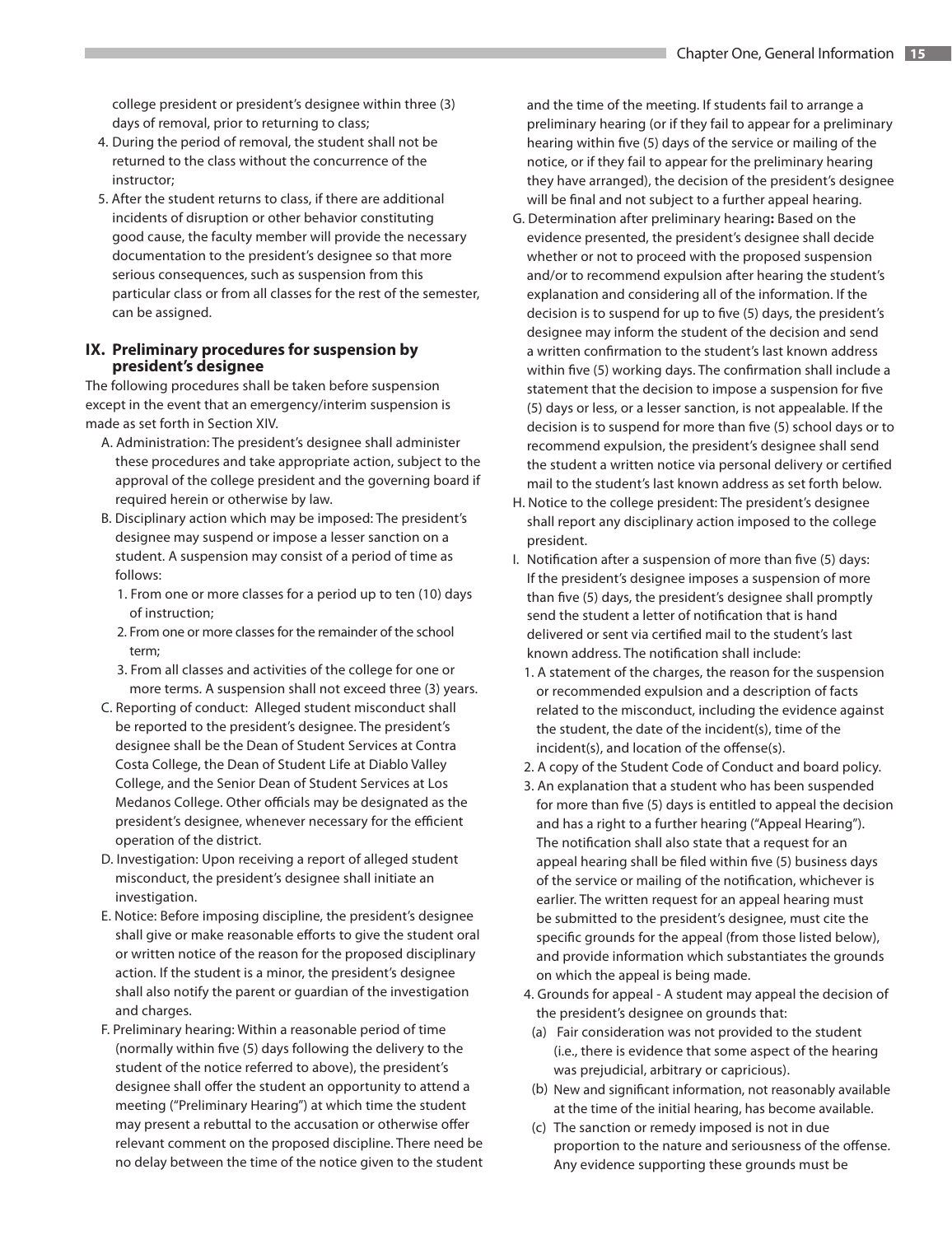included in the request for an appeal hearing.

- 5. A statement that the student has the right to be accompanied at an appeal hearing by an on-campus advisor of his or her choice. If the student decides to be accompanied by an advisor, the name and address of that advisor must be submitted to the president's designee at the time the appeal is filed.
- 6. The president's designee may note that they will also recommend expulsion.
- 7. The notification shall include the date, time and location of an appeal hearing if requested by the student.
- J. **Student right to appeal a suspension of more than five (5) days:** The student may accept a suspension in excess of five (5) days without admitting the conduct charged. In such a case, the decision of the president's designee will be final and not subject to a further appeal hearing. Should the student not accept a suspension in excess of five (5) days, the student has a right to appeal. A suspension appeal must be filed by the student no later than five (5) business days from the date the notification letter is personally served or mailed.
- K. **Schedule of hearing:** The president's designee shall schedule an appeal hearing no later than ten (10) working days from the date of the suspension.

#### **X. Hearing authority for appeal hearing**

- A. The college president will assign either an administrative hearing officer or may utilize a student discipline committee ("committee") to conduct appeal hearings at the college ("Hearing Authority").
- B. An administrative hearing officer shall be a college official.
- C. A committee shall include: one faculty member, one administrator or manager and one student. The selection process for the committee, if any, will normally occur at the beginning of each academic school year.
	- 1. The Academic Senate will select a faculty representative and alternate(s). Vacancies will be filled by an action of the Academic Senate.
	- 2. The Associated Student Body will select a student representative and alternate(s). Vacancies of student members shall be filled by an action of the Associated Student Body.
	- 3. The college president will select the administrative or management representative and alternate(s). The administrative or management representative will serve as the committee chair. The student or the college employee shall notify the committee if they have a conflict of interest because they are involved in the discipline matter, or has a personal relationship with any of the involved parties, and, therefore, unable to serve as a neutral party.
	- 4. Alternate faculty, administrative and student members shall be appointed to ensure that a standing committee can always be convened promptly.

## **XI. Appeal hearing procedures**

A. The president's designee shall submit to the Hearing Authority: a description of the charges, notices, evidence and a copy of the proposed decision. The president's designee shall present

relevant evidence regarding the alleged misconduct. The accused student may then present any relevant evidence. Each party may call, examine and cross-examine witnesses. Written statements, if any, shall be submitted under penalty of perjury. The Hearing Authority may also question witnesses. Opening and closing statements shall be limited to five (5) minutes. The president's designee shall speak first, followed by the student.

- B. The Hearing Authority shall rule on all questions of procedure and admission of evidence.
- C. Hearings need not be conducted in accordance with strict rules of evidence or formality of a court hearing.
- D. The Hearing Authority shall consider no evidence other than that evidence received at the hearing. Hearsay evidence may be used for the purpose of supplementing or explaining other evidence, but shall not be sufficient in itself to support a finding.
- E. A student may be accompanied by an advisor of their choosing, at the student's request. The role of the advisor is passive in this procedure. The advisor may be present at the hearing and may counsel the student. The advisor may not address the Hearing Authority and shall not be permitted to participate in any way during the hearing except to offer counsel to the student. If the student decides to be accompanied by an attorney, the name and address of that attorney must be submitted to the president's designee at the time the request for hearing is filed.
- F. The appeal hearing shall be closed to protect the privacy and confidentially of everyone involved unless the student and district agree in writing to have a public hearing at least five (5) days in advance of the hearing. A closed hearing will be closed to everyone except the following:
	- 1. The student charged;
	- 2. The Hearing Authority;
	- 3. An advisor for the student charged, if so desired;
	- 4. The president's designee;
	- 5. A witness, while presenting evidence;
	- 6. An on-campus advisor for a witness while presenting evidence.
- G. An official audiotape recording of the hearing shall be kept. The record shall be the property of the district. The student charged may listen to the tape at a mutually agreeable location at the college. An accused student may, upon request, be provided a copy at their own expense.

# **XII. Hearing authority's consideration and recommendation**

Following presentation of the evidence, the Hearing Authority shall privately consider the evidence with all persons excluded. The Hearing Authority shall send a written report to the college president within five (5) working days of the termination of the hearing. The report shall contain the following information:

- A. A summary of factual findings and a determination that the accused student did or did not commit the act(s) charged;
- B. A finding that the student's act(s) did or did not constitute a violation of the Student Code of Conduct;
- C. A recommendation for upholding or modifying the proposed discipline. The Hearing Authority may also recommend further investigation.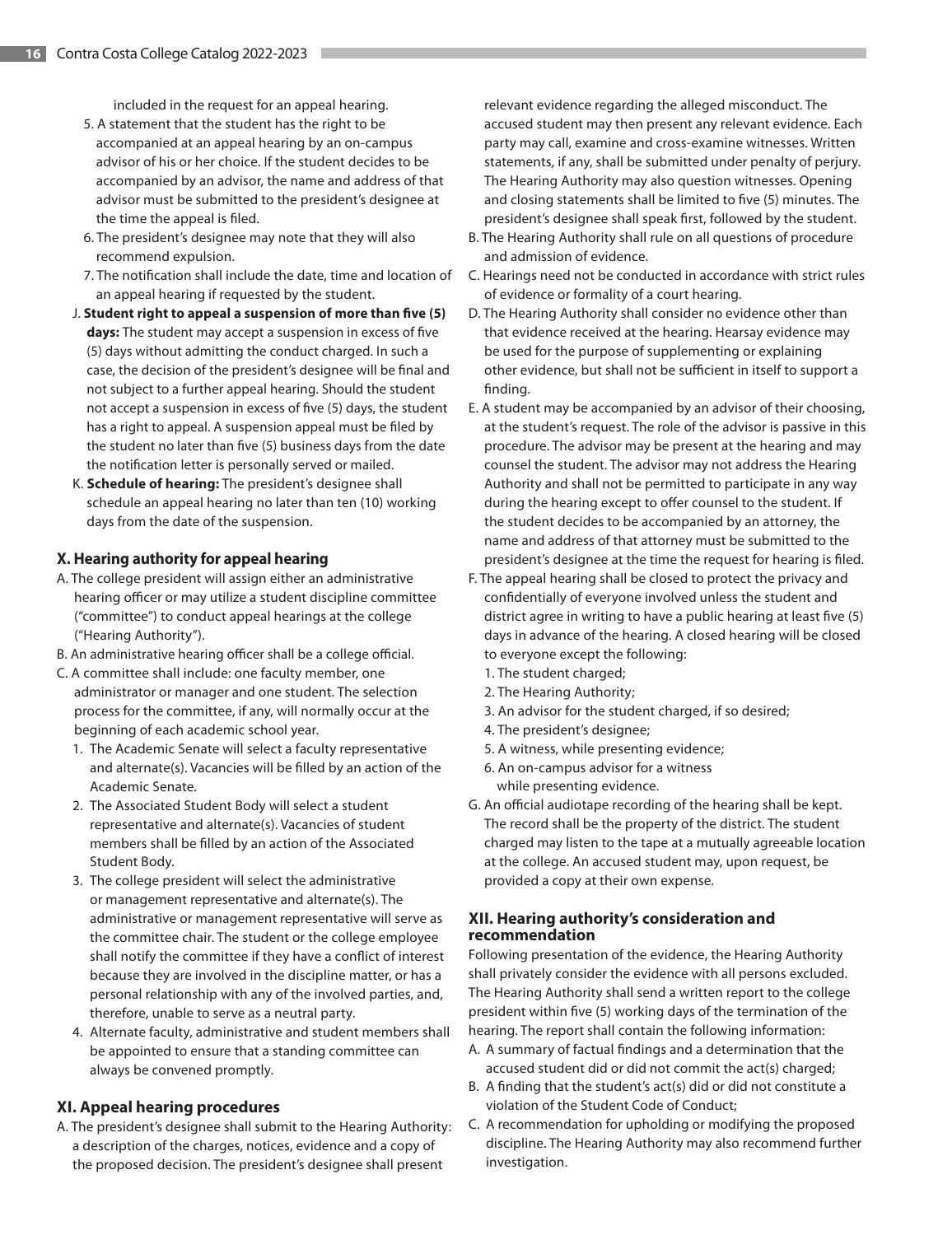## **XIII. College president's decision**

- A. The college president shall reach a decision after reviewing the report submitted by the Hearing Authority. The college president may refer the matter back to the committee or hearing officer for further clarification on details of the case, such as evidence and findings of fact. The college president may uphold the suspension, uphold the recommendation by the Hearing Authority or adopt a lesser sanction, if appropriate. A written statement of the decision shall be sent via certified or registered mail to the student's last known address within three (3) working days of the college president's receiving the Hearing Authority 's recommendation.
- B. The decision of the college president to suspend or impose a lesser sanction shall be final and not subject to further appeal.
- C. The college president shall report a disciplinary suspension of any student to the governing board at its next regular meeting after the suspension has been imposed. A copy of the suspension determination, including the reasons for the suspension, shall be placed in the student's permanent disciplinary record (not the transcript).
- D. If the college president determines that a student should be expelled, the recommendation will be forwarded through the chancellor, to the board of trustees for determination.
- E. In the event that a college president is or will be unavailable for the making of a prompt decision, the college president may appoint an unbiased designee to act on the appeal.

## **XIV. Emergency interim suspension**

- A. An emergency/summary suspension is an immediate suspension imposed upon a student for good cause (Ed. Code § 66017).
- B. Notwithstanding the foregoing, the college president or the president's designee may impose an emergency/summary suspension. It is an extraordinary measure and shall be utilized when necessary to protect lives or property and to ensure the maintenance of order pending a hearing.
- C. A preliminary hearing shall be provided within ten (10) calendar days of an emergency/summary suspension (Ed. Code § 66017). The procedures set forth in Sections IX and X shall apply to the preliminary hearing and any appeal hearing.
- D. An emergency/summary suspension shall be reported to the governing board at its next regular meeting after such suspension has been imposed. A copy of the suspension may be placed in the student's permanent record at the discretion of the college president.

# **XV. Notification**

The college president or president's designee shall, upon suspension or expulsion of any student, notify the appropriate law enforcement authorities of the county or city in which the school is situated of any acts of the student which may be in violation of section 245 of the Penal Code (Ed. Code § 76035).

# **XVI. Extensions of time**

Calendar restraints may be extended with the agreement of both parties.

# **XVII. EXPULSION**

The governing board has the sole authority to expel a student. If the college president determines that a student should be expelled, he or she shall send the recommendation through the chancellor to the governing board.

- A. Within thirty (30) instructional days of the receipt of the recommendation from the college president, and with the agreement of the chancellor, the governing board shall conduct an appeal hearing in closed session with the accused student and the college president (or president's designee).
	- 1. The hearing shall be closed to protect the privacy and confidentially of everyone involved, unless:
		- a. the accused student requests an open hearing, in writing, within forty-eight (48) hours of being notified of the hearing, and
		- b. it is determined that holding the hearing in open session would not lead to the giving out of information concerning students which would be in violation of state or federal law regarding the privacy of student records.
	- 2. A closed hearing will be closed to everyone except the following:
		- a. The student charged.
		- b. An advisor/advocate for the student charged, if so desired. If the student chooses to be accompanied by an attorney, the student must notify the district in writing of their intent to bring an attorney at least five (5) business days prior to the hearing. Failure to notify the district will result in a waiver of the right to be accompanied by an attorney, or a one month postponement of the hearing.
		- c. The college president and/or president's designee.
		- d. The governing board.
		- e. The chancellor and/or district legal advisor.
		- f. The student's parent(s) or guardian, if the student is a minor.
- B. The accused student shall be notified in writing of the date and time of the hearing, and shall be provided with a copy of this policy. The notice shall be mailed via certified or registered mail, or served personally, if the student is a minor.
- C. The hearing shall be conducted in accordance with the following procedures:
	- 1. The president of the governing board will serve as chair of the hearing, and will rule on all questions of procedure and admission of evidence.
	- 2. Hearings need not be conducted in accordance with strict rules of evidence or formality of a court hearing.
	- 3. Before commencement of the hearing, the governing board shall review a description of the charges, notices, evidence, findings, and a copy of the proposed decision from the college-level disciplinary appeal hearing. The governing board shall consider no evidence other than that evidence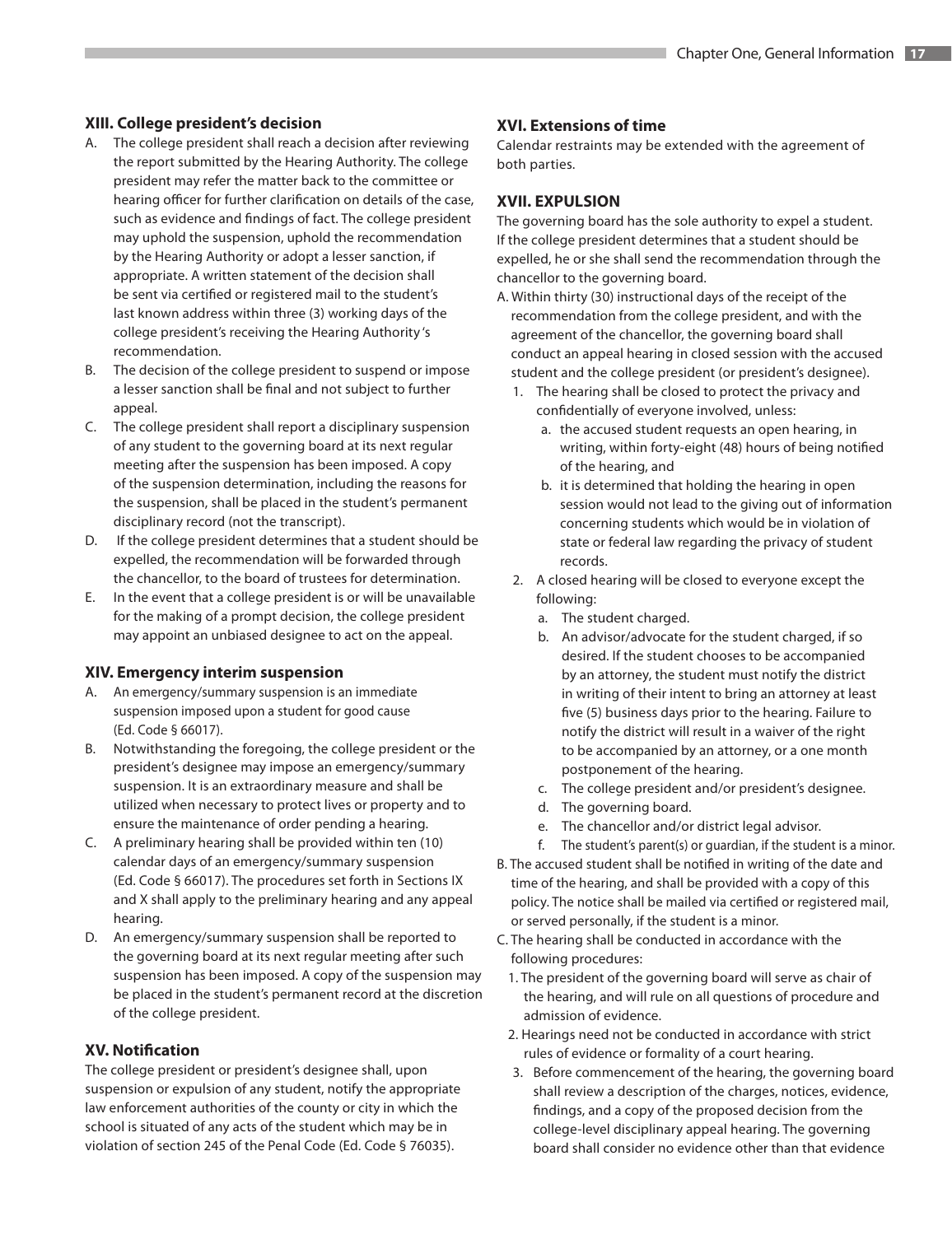received in the hearing process.

- 4. The college president (or the president's designee) shall make a brief statement to the governing board, referring to relevant evidence regarding the alleged misconduct.
- 5. The accused student may then make a brief statement to the governing board and present any relevant evidence.
- 6. The statements shall be limited to five (5) minutes.
- 7. Upon completion of these statements, the governing board will have an opportunity to ask questions of both the student and the college president (or president's designee).
- 8. The governing board will conclude the hearing, dismiss the parties and privately deliberate as to a decision.
- 9. The governing board shall issue a statement of decision including findings of fact and a determination that the accused student did or did not commit the act(s) charged, a finding that the student's act(s) did or did not constitute a violation of the Student Code of Conduct and a decision as to whether the expulsion proposed by the president would be upheld or modified. The governing board may also recommend further investigation. Pursuant to Education Code section 72122, regardless of whether the matter is heard in open or closed session, the final action of the governing board shall be taken in open session, and the result of that action shall be a public record. The name of the student, however, shall not be released.
- 10. The chancellor's office will send a written statement of the governing board's decision via certified or registered mail to the student's last known address within three (3) working days of the hearing.
- 11. If the governing board's decision is unfavorable to the student, the student shall have the right to submit a written statement of their objections to the decision. This statement shall become a part of the student's records.
- 12. The decision of the governing board is final and not subject to further appeal.
- 13. The hearing shall be electronically recorded. The record shall be the property of the district. The student charged may listen to the tape at a mutually agreeable location at the college. An accused student may, upon request, be provided a copy of the recording at his or her own expense. Education Code, Sections 66017, 66300, 66301, 72122, 76030-76037, 76234.

#### **Freedom of Expression (Board Policy 2019)**

The constitutions of the United States and the State of California guarantee all persons the right of free and unrestricted expression.

Education Code 76120 requires that the governing board of a community college district shall adopt rules and regulations relating to the exercise of free expression by students upon the premises of each community college within the district, including reasonable provisions for the time, place and manner of conducting such activities.

Such rules and regulations shall not prohibit the right of students to exercise free expression including, but not limited to, the use of bulletin boards, the distribution of printed materials or petitions and the wearing of buttons, badges or other insignia, except that expression which is obscene, libelous or slanderous

according to current legal standards, or which so incites students as to create a clear and present danger of the commission of unlawful acts on community college premises, or the violations of lawful community college regulations, the substantial disruption of the orderly operation of the community college, shall be prohibited.

These policies will be on file in the senate, student activities and administrative offices at each site and printed in the catalog and "Student Resource Guide" for each college.

#### **Privacy Rights of Students**

The California Education Code, Section 76200 et seq.; Title V, California Code of Regulations, Section 54600 et seq., Family Educational Rights and Privacy Act (Section 438; Public Law 93-380); and CCCCD Board Policy 3013 require that educational institutions provide the student access to official education records directly related to the student and to provide the student an opportunity for a hearing to challenge such records on the grounds that they are inaccurate, misleading or otherwise inappropriate.

In addition, the college must obtain the student's written consent before releasing personally-identifiable information about the student from records to other than a specified list of persons and agencies. These rights extend to present and former students.

- 1. Education records generally include documents and information related to admissions, enrollment in courses, grades, and related academic information.
- 2. The Director of Admissions and Records (SSC-115) has been designated records officer, as required by the act.
- 3. Education records will be made available during working hours for inspection and review to presently and formerly enrolled students within fifteen (15) days following completion and filing of a request form with the records officer.
- 4. All currently enrolled or former students of the district have a right of access to any and all student records relating to them that are maintained by the district.
- 5. No district representative shall release the contents of a student record to any member of the public without the prior written consent of the student, other than directory information as defined below, and information sought pursuant to a court order or lawfully issued subpoena, or as otherwise authorized by applicable federal and state laws. **Directory information shall include:**
	- Student participation in officially recognized activities and sports including weight, height, and high school of graduation of athletic team members;
	- Degrees and awards received by students, including honors, scholarship awards, athletic awards, and Dean's List recognition.
- 6. Copies of the law and college policy relevant to it are available for review and inspection in the Admissions and Records office (SSC-115).

#### **Student Complaints and Concerns**

Student expression of concerns and suggestions for change are welcomed. Student involvement in campus affairs is provided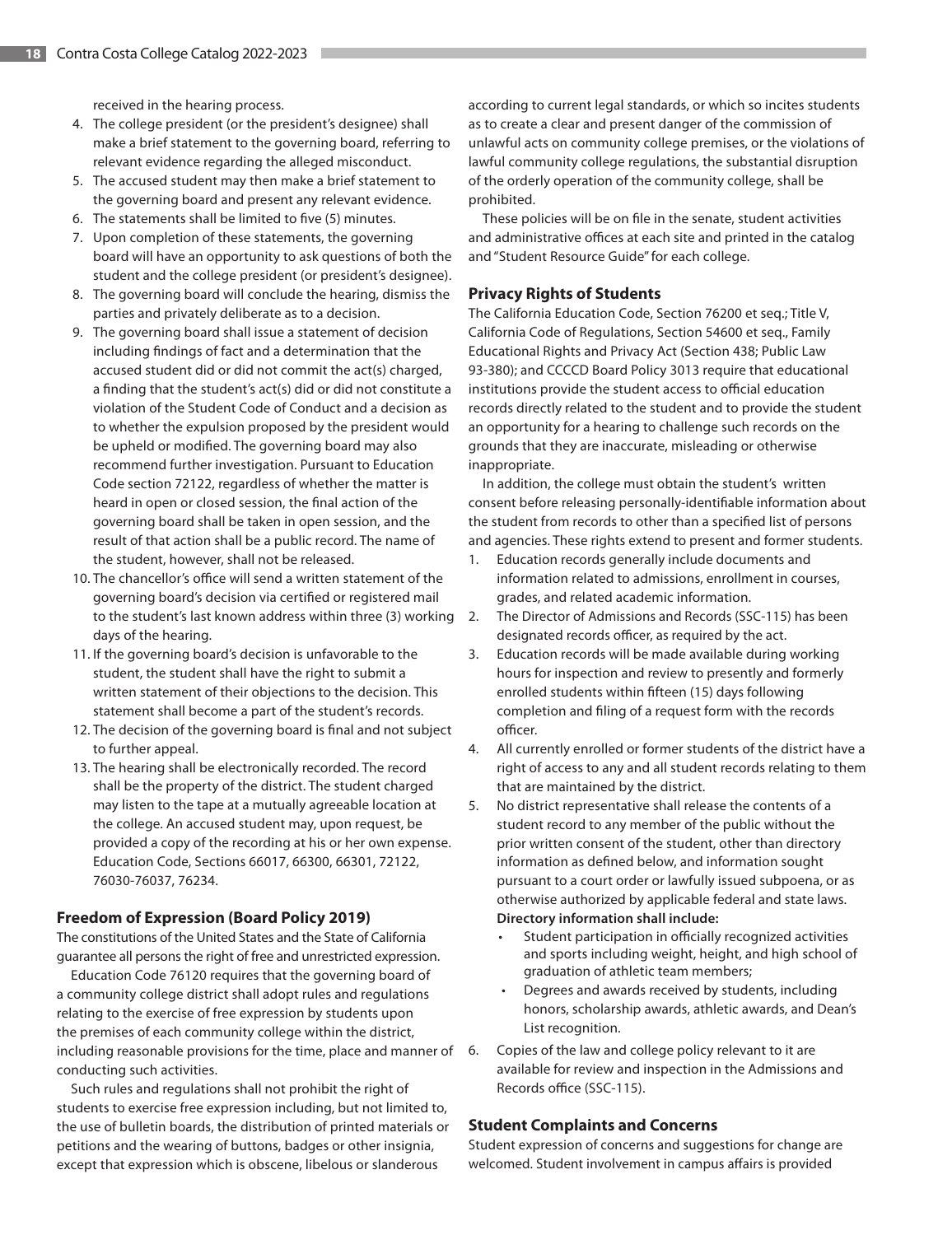through the Associated Student Union. For information regarding participating, contact the Student Union office, SAB-109.

## **Student Grievance Process**

The student grievance procedure is based on resolving an issue at the most appropriate level in an efficient and equitable manner. A student may file a grievance or grieve an action or decision of the district or one of its colleges when the student's status and/or rights have been adversely affected.

## **Stage I: Informal Process**

- 1. If a complaint is not resolved between the instructor and the student, the student will be referred to the department chairperson (if this is not the same person as the instructor). The department chairperson may call the instructor and student for an informal conference to attempt to resolve the problem.
- 2. If the complaint is not resolved at the department chairperson level, the student will be referred to the division dean who will meet with the student and instructor for an informal conference to attempt to resolve the problem. If the instructor is retired or no longer at the college, then the department chairperson will be involved in this conference.
- 3. If the grievance is not resolved at this stage (i.e. the student finds the decision of the division dean unfavorable), the next step for the student is to start Stage II: Formal Process.

# **Stage II: Formal Process**

- 1. If the complaint is not resolved at the division dean level, the division dean will refer the student to the grievance officer, the Dean of Enrollment Services. The student is required to provide a Student Grievance Form to include a written statement describing the grievance, desired outcome, and documentation substantiating the claim. Based on the information provided, the grievance officer has the authority to determine if the complaint is grievable and forwarded to the committee for a hearing OR not grievable which will conclude the formal process and be forwarded to a manager. The grievance officer has the right to request additional documentation from the student. If documentation is not provided during the specified timeline of the grievance officer, typically five (5) to seven (7) working days, the complaint will be considered abandoned and closed.
- 2. If a complaint involves the issue of discrimination or harassment, the grievance officer will direct the student to pursue Board Policy 2002 (Governing Board Policy for the Investigation and Resolution of Complaints of Unlawful Discrimination).
- 3. If the complaint is considered not grievable after reviewing the student documentation, the grievance officer will direct the student to the appropriate manager, and the complaint will be considered resolved and closed. If the decision of the grievance officer is unfavorable to the student, they can appeal the decision to the vice-president of the college within three (3) working days of receiving the decision from the grievance officer.
- 4. If the grievance officer finds the student complaint grievable

after reviewing the student documentation, the grievance committee will be notified in order to schedule a date for a hearing. Examples of grievable actions include, but are not limited to, the violation of: right to confidential records, right of free and unrestricted expression, right to file a grievance/ complaint, right to view campus crime statistics, freedom of assembly, etc.

- 5. The grievance committee meets when necessary to hear complaints involving disputed grades, contents of records or other unresolved issues. The committee hears the complaint, deliberates and makes a recommendation to the vice president (or designee).
	- A. Membership of the grievance committee is as follows:
		- Three members of the Academic Senate Sub Committee, Student Services Committee, one of whom will serve as chairperson;
		- The grievance officer (Dean of Enrollment Services or designee);
		- Classified staff representative;
		- Student representative;
		- Dean/Manager (not the involved division);
	- B. Timeline and procedures for formal grievance process:
		- The grievance committee will be convened within thirty (30) instructional days of receipt of the student grievance form. If the appeal is filed in the summer, the 30 days will apply subject to the availability of the parties involved. Prior to the meeting of the grievance committee, the grievance officer will collect documentation from the student grieving, as well as from the instructor. This documentation will be distributed to all committee members no later than three (3) working days prior to the meeting.
			- While no attorneys are to be present at the grievance committee, both student and instructor may bring one representative to the grievance committee meeting.
		- Grievance committee meetings will be recorded.
		- Both student and instructor will be present during the grievance committee meeting.
	- C. Format of the grievance committee meeting is as follows:
		- The intent of the meeting is to clarify the issues and facts of the situation. It is not intended to be adversarial in nature. The committee chair and grievance officer will facilitate the discussion to prevent adversarial behavior and promote uninterrupted presentation of the facts from the student and instructor.
		- Student grades given by an instructor are final "in the absence of mistake, fraud, bad faith, or incompetency"(Education Code, 76224 (a).
		- The meeting will begin with the student's presentation of the issue. The committee will ask the student questions to clarify the issues.
		- The instructor will address and answer questions from the committee to clarify the issues.
		- When all presentations and questions have been completed, the student and the instructor will be